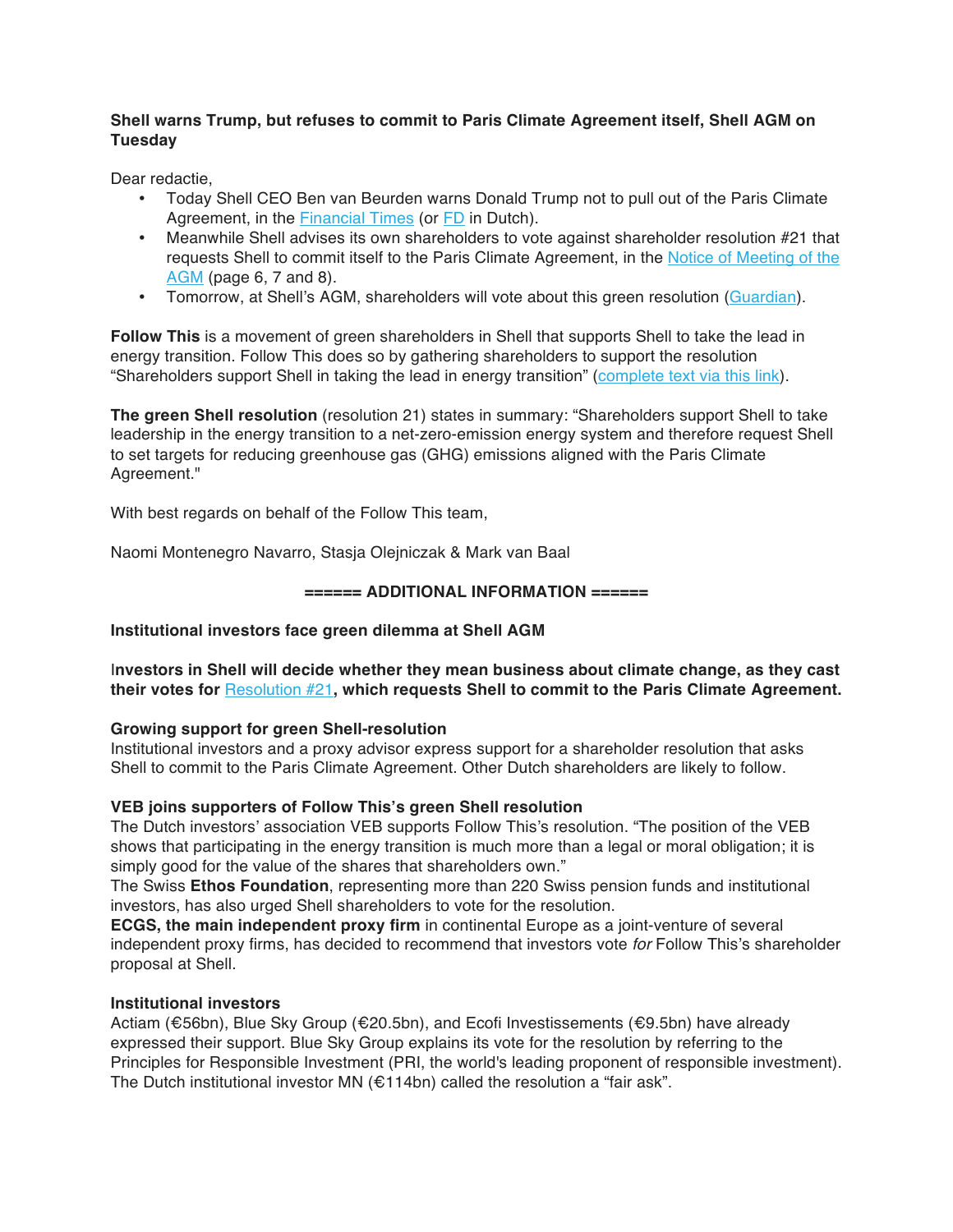### **Institutional Investors**

Institutional investors who are member of Eumedion, the representative of Dutch institutional investors whose clientele include an estimated quarter of Shell shareholders (\*) could vote for the resolution as well, because the wording of the shareholder resolution conforms seamlessly to the most recent *position statement* of Eumedion concerning the Paris Agreement.

### **Position Statement of Eumedion**

Eumedion writes in this position statement that "participants of Eumedion urge companies to provide an overview of the efforts to help deliver the goals of the Paris Agreement." The shareholder resolution of Follow This states: "Shareholders support Shell to take leadership in the energy transition and therefore set targets that are in line with the Paris Climate Agreement." Eumedion provided feedback on drafts of the Resolution.

(\*) Members of Eumedion, including foreign investors such as BlackRock, represent according to Eumedion a quarter of the Dutch stock market.

### **VBDO**

The Dutch Association of Investors for Sustainable Development (VBDO) also expressed support for the green Shell resolution of Follow This.

Shell's AGM is on Tuesday May 23rd in Scheveningen, Netherlands.

### **Support of large investors**

Follow This expects many shareholders to vote for the resolution because the text of the resolution fully supports their investment policies concerning sustainability and transparency about the contributions that companies make to the Paris climate agreement. "With input from large shareholders, our resolution team has written a carefully formulated text that everyone who believes in change can vote for, without shareholders sitting in the driver's seat."

#### **Shell's response to resolution 21**

Shell's most important objection is that the resolution deprives the company of flexibility, writes the board in its response in the agenda for the upcoming shareholders' meeting.

In fact, the resolution only asks Shell to set a strategic goal and then gives the company broad flexibility in setting and achieving targets that will lead to a net-zero emissions world. The resolution is agnostic concerning business models and technology. For example, Shell's ambition to replace coal with natural gas can easily be incorporated in emission reduction targets.

#### **Force for good**

Had Shell recommended voting for the resolution, the company would have bound itself unambiguously to the Paris Climate Agreement. Shell's CEO Ben van Beurden wants Shell to be seen once again as a "force for good," a company that makes a positive contribution to society. "We believe that Shell can be a force for good," says Mark van Baal. "Shell needs the support of its shareholders in order to take on that role. That support is what we are organising."

We continue to applaud all the positive steps that Shell is taking in the energy transition, such as setting up their New Energies Divison, through which the company invests in biofuels, hydrogen, and wind power.

#### **Faith in Shell**

Shell writes that they have 'a clear strategy, resilient in a  $2^{\circ}$ C world'. Shareholders have the right to know the details of this strategy. Shell claims that they are 'unique in having a broader set of